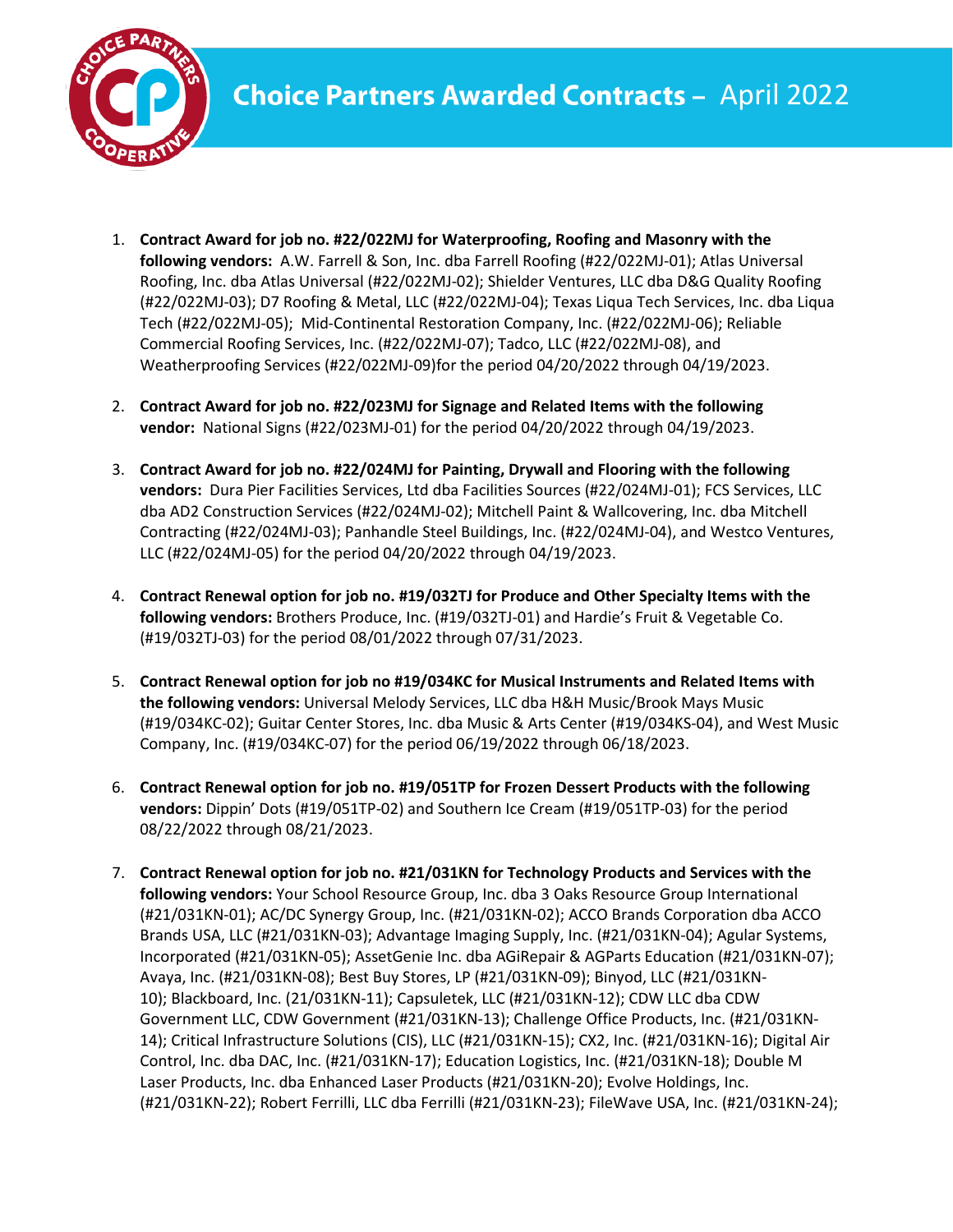Food Handler Solutions, LLC (#21/031KN-25); Genesis Telecom Inc. dba Business Communication Solutions (#21/031KN-26); GovConnection Inc. dba Connection - Public Sector Solutions (#21/031KN-27); GTS Technology Solutions, Inc. (#21/031KN-28); HiEd, Inc. (#21/031KN-29); 5205 Limited Partnership dba Houston Communications, Inc. (#21/031KN-31); Inflow Communications, LLC (#21/031KN-32); IPEVO, INC (#21/031KN-33); Lantana Communications Corp (#21/031KN-35); LED OEM Partners, LLC dba LED Partners (#21/031KN-36); Liberty Data Products, Inc. dba Liberty Office Products (#21/031KN-37); LyncVerse Technologies (#21/031KN-38); MGT of America, LLC dba Mgt of America Consulting, LLC (#21/031KN-39); Micro Integration & Programming Solutions, Inc. (#21/031KN-40); Netsync Network Solutions (#21/031KN-41); Northwest Communications, Inc. dba NW Radio (#21/031KN-42); NWN Corporation (#21/031KN-43); Panorama Education, Inc. (#21/031KN-44); Performance Scoring, LLC (#21/031KN-46); Power Products Unlimited, LLC (#21/031KN-47); R.L.S. Interests, Inc. dba Prime Systems (#21/031KN-48); PS Lightwave, Inc. dba Pure Speed Lightwave (#21/031KN-50); Quasar Data Center, Ltd (#21/031KN-51); R3 Collaboratives, Inc. (#21/031KN-52); Revolution Data Systems, LLC (#21/031KN-53); Set Solutions, Inc. (#21/031KN-55); Sirius Education Solutions, LLC dba Sirius Education Solutions (#21/031KN-56); Digi SmartSense, LLC dba SmartSense by Digi (#21/031KN-57); Solarcraft, Inc. (#21/031KN-58); Tec Solutions, Inc. (#21/031KN-59); Technical Laboratory Systems, Inc. (#21/031KN-60); Tekvisions, Inc. (#21/031KN-61); Telephonics Unlimited, Inc. (#21/031KN-62); The Library Corporation (#21/031KN-63); Troxell Communications, Inc. (#21/031KN-64); True North Consulting Group, LLC (#21/031KN-65); Unique Digital Technology, Inc. dba Unique Digital, Inc. (#21/031KN-66); United Training Commercial, LLC dba United Training (#21/031KN-67); VeriTrust Corporation (#21/031KN-68); WebRevelation, Inc. (#21/031KN-69), and Dahill Office Technology Corporation dba Xerox Business Solutions Southwest (#21/031KN-70) for the period 06/16/2022 through 06/15/2023.

- 8. **Contract Renewal option for job no. #21/033SG for Athletic and Physical Supplies and Related Items with the following vendors:** Educator's Depot, Inc. (#21/033SG-01); Nasco Education, LLC dba Nasco (#21/033SG-03); Pyramid Paper Company dba Pyramid School Products (#21/033SG-04); S&S Worldwide, Inc. (#21/033SG-05), and Matherne, Inc. dba Texas Swim Shop (#21/033SG-06) for the period 06/16/2022 through 06/15/2023.
- 9. **Contract Renewal option for job no. #21/034SG for Boxes, Packaging Supplies, Freight Services, and Related Items with the following vendors:** Veritiv Operating Company (#21/034SG-01) for the period 06/16/2022 through 06/15/2023.
- 10. **Contract Renewal option for job no. #21/036TP for Dairy and Other Related Products with the following vendor:** New Dairy Hold Co., LLC dba Borden Dairy (#21/036TP-01) for the period 08/01/2022 through 07/31/2023.
- 11. **Contract Renewal option for job no. #21/037LS for Bread and Tortilla Products with the following vendors:** Kurz and Co. (#21/037LS-01) for the period 08/01/2022 through 07/31/2023.
- 12. **Contract Renewal option for job no. #21/040SG for Automotive Equipment, Tires and Related Items with the following vendors:** The Goodyear Tire & Rubber Company dba Goodyear Commercial Tire & Service Centers (#21/040SG-02); Goolsbee Tire Service, Inc. (#21/040SG-03); Liftnow Automotive Equipment Corp. (#21/040SG-05), and James M. Orr dba Texas Pride Marketing (#21/040SG-07) for the period 06/16/2022 through 06/15/2023.